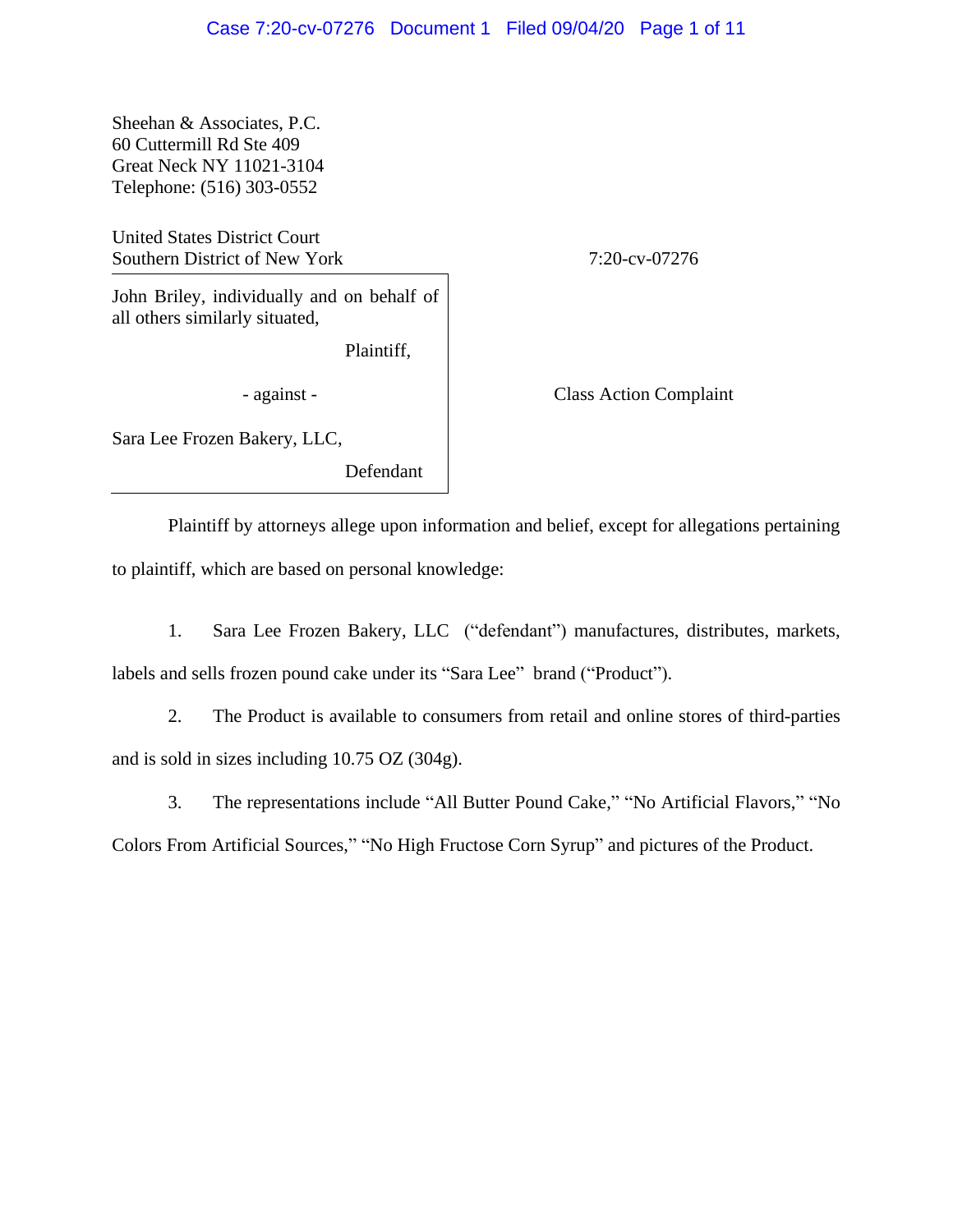

4. Consumers prefer butter to chemically produced "vegetable" oils when baking for reasons including taste, health and avoidance of highly processed artificial substitutes for butter.

5. Butter costs more than vegetable oil alternatives, like soybean or canola oil.

6. Where a food is labeled as "Butter \_\_\_\_\_\_\_\_\_\_\_\_" or uses the word "butter" in conjunction with the food name, reasonable consumers will expect all of the shortening ingredient to be butter. $1$ 

7. The representations are misleading because butter is not the only shortening ingredient in the Product, as shown by the small print of the ingredient list.

<sup>&</sup>lt;sup>1</sup> Compliance Policy Guide ("CPG"), Sec 505.200, "Butter" [Featured in Product Name,](https://www.fda.gov/regulatory-information/search-fda-guidance-documents/cpg-sec-505200-butter-featured-product-name) Center for Food Safety and Applied Nutrition, Office of Regulatory Affairs, March 1988 ("If the product contains both butter and shortening but a sufficient amount of butter to give a characteristic butter flavor to the product, an appropriate name would be 'butter flavored \_\_\_\_\_\_\_\_\_\_\_\_.'").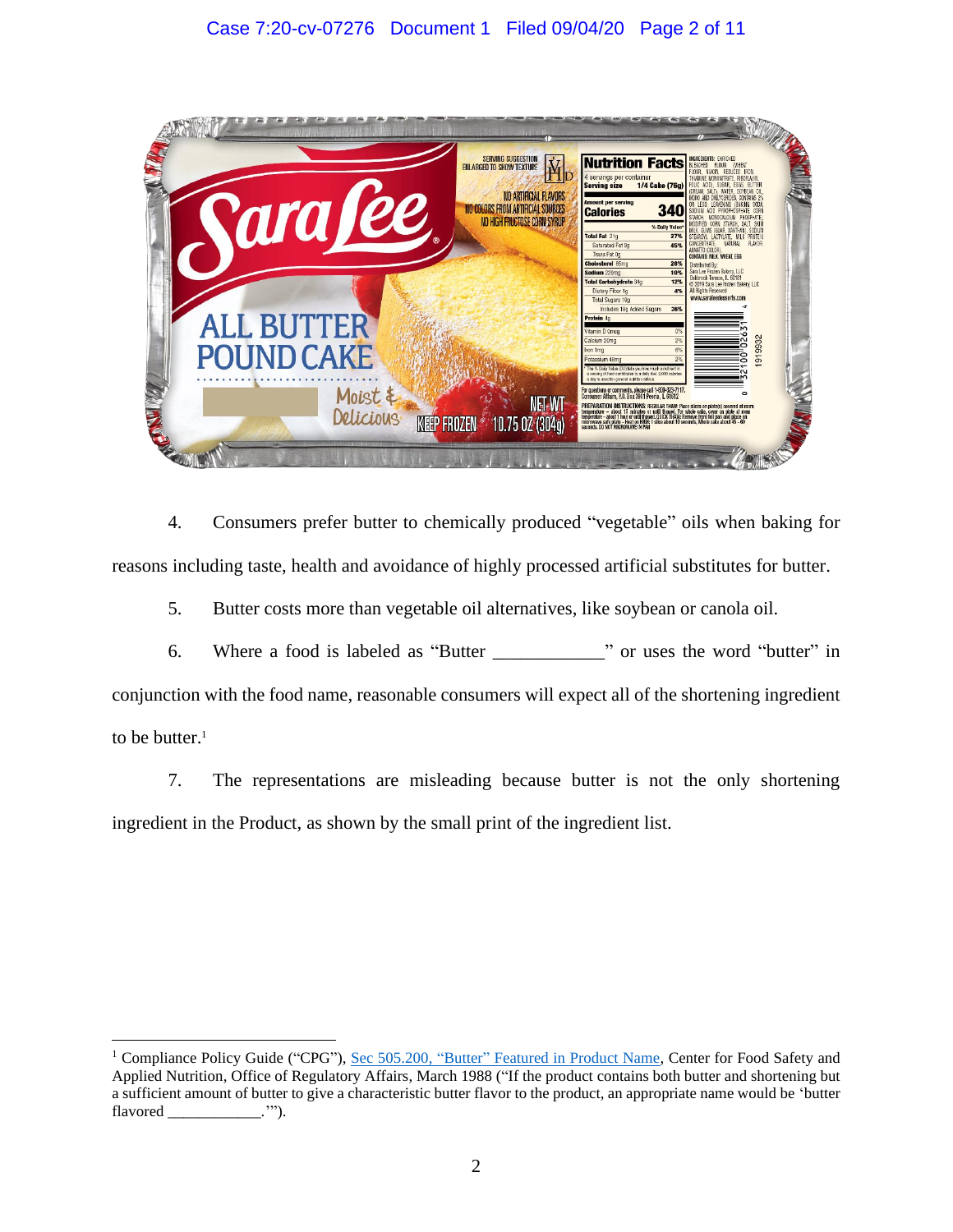**INGREDIENTS: ENRICHED BLEACHED FLOUR** (WHEAT FLOUR, NIACIN, REDUCED IRON, THIAMINE MONONITRATE, RIBOFLAVIN. FOLIC ACID), SUGAR, EGGS, BUTTER (CREAM, SALT), WATER, SOYBEAN OIL, MONO AND DIGLYCERIDES, CONTAINS 2% OR LESS: LEAVENING (BAKING SODA) SODIUM ACID PYROPHOSPHATE, CORN STARCH. MONOCALCIUM PHOSPHATE). MODIFIED CORN STARCH, SALT, SKIM MILK, GUMS (GUAR, XANTHAN), SODIUM STEAROYL LACTYLATE, MILK PROTEIN CONCENTRATE. **NATURAL** FLAVOR. ANNATTO (COLOR).

**INGREDIENTS:** ENRICHED BLEACHED FLOUR (WHEAT FLOUR, NIACIN, REDUCED IRON, THIAMINE MONONITRATE, RIBOFLAVIN, FOLIC ACID), SUGAR, EGGS, BUTTER (CREAM, SALT), WATER, SOYBEAN OIL, MONO AND DIGLYCERIDES, CONTAINS 2% OR LESS: LEAVENING (BAKING SODA, SODIUM ACID PYROPHOSPHATE, CORN STARCH, MONOCALCIUM PHOSPHATE), MODIFIED CORN STARCH, SALT, SKIM MILK, GUMS (GUAR, XANTHAN), SODIUM STEAROYL LACTYLATE, MILK PROTEIN CONCENTRATE, NATURAL FLAVOR, ANNATTO (COLOR).

8. Though the Product contains butter, it also contains soybean oil, a shortening ingredient.

9. The Product also contains annatto, a food coloring which impart a yellowish-hue, as seen by the yellow slices of the Product on the front label.

10. The use of annatto is permitted in butter, but used in the Product, gives the consumer

the impression that the Product contains more butter than it does and only contains butter as its shortening ingredient.

11. Defendant's branding and packaging of the Product is designed to – and does – deceive, mislead, and defraud plaintiff and consumers.

12. Defendant sold more of the Product and at higher prices than it would have in the absence of this misconduct, resulting in additional profits at the expense of consumers like plaintiff.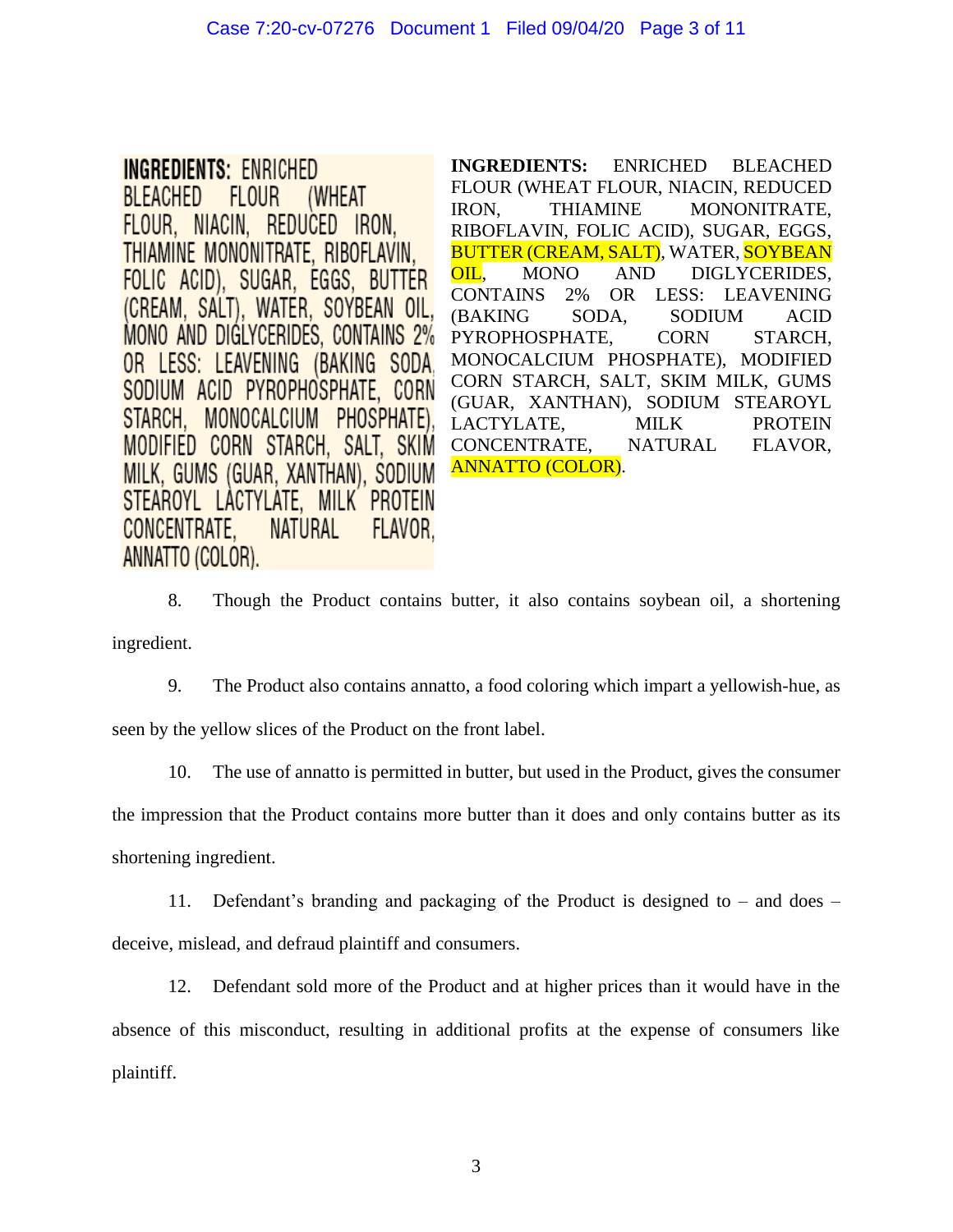#### Case 7:20-cv-07276 Document 1 Filed 09/04/20 Page 4 of 11

13. The value of the Product that plaintiff purchased and consumed was materially less than its value as represented by defendant.

14. Had plaintiff and class members known the truth, they would not have bought the Product or would have paid less for them.

15. As a result of the false and misleading labeling, the Product is an sold at a premium price, approximately no less than \$3.99 for 10.75 OZ, excluding tax, compared to other similar products represented in a non-misleading way, and higher than the price of the Product if it were represented in a non-misleading way.

#### Jurisdiction and Venue

16. Jurisdiction is proper pursuant to Class Action Fairness Act of 2005 ("CAFA"). 28 U.S.C. § 1332(d)(2)

17. Under CAFA, district courts have "original federal jurisdiction over class actions involving (1) an aggregate amount in controversy of at least \$5,000,000; and (2) minimal diversity[.]" *Gold v. New York Life Ins. Co.*, 730 F.3d 137, 141 (2d Cir. 2013).

18. Plaintiff John Briley is a citizen of New York.

19. Defendant Sara Lee Frozen Bakery, LLC, is a Delaware corporation with a principal place of business in Oakbrook Terrace, Dupage County, Illinois and at least one member of defendant is a citizen of Illinois.

20. "Minimal diversity" exists because plaintiff John Briley and defendant are citizens of different states.

21. Upon information and belief, sales of the Product in New York exceed \$5 million per year, exclusive of interest and costs.

22. Venue is proper in this judicial district because a substantial part of the events or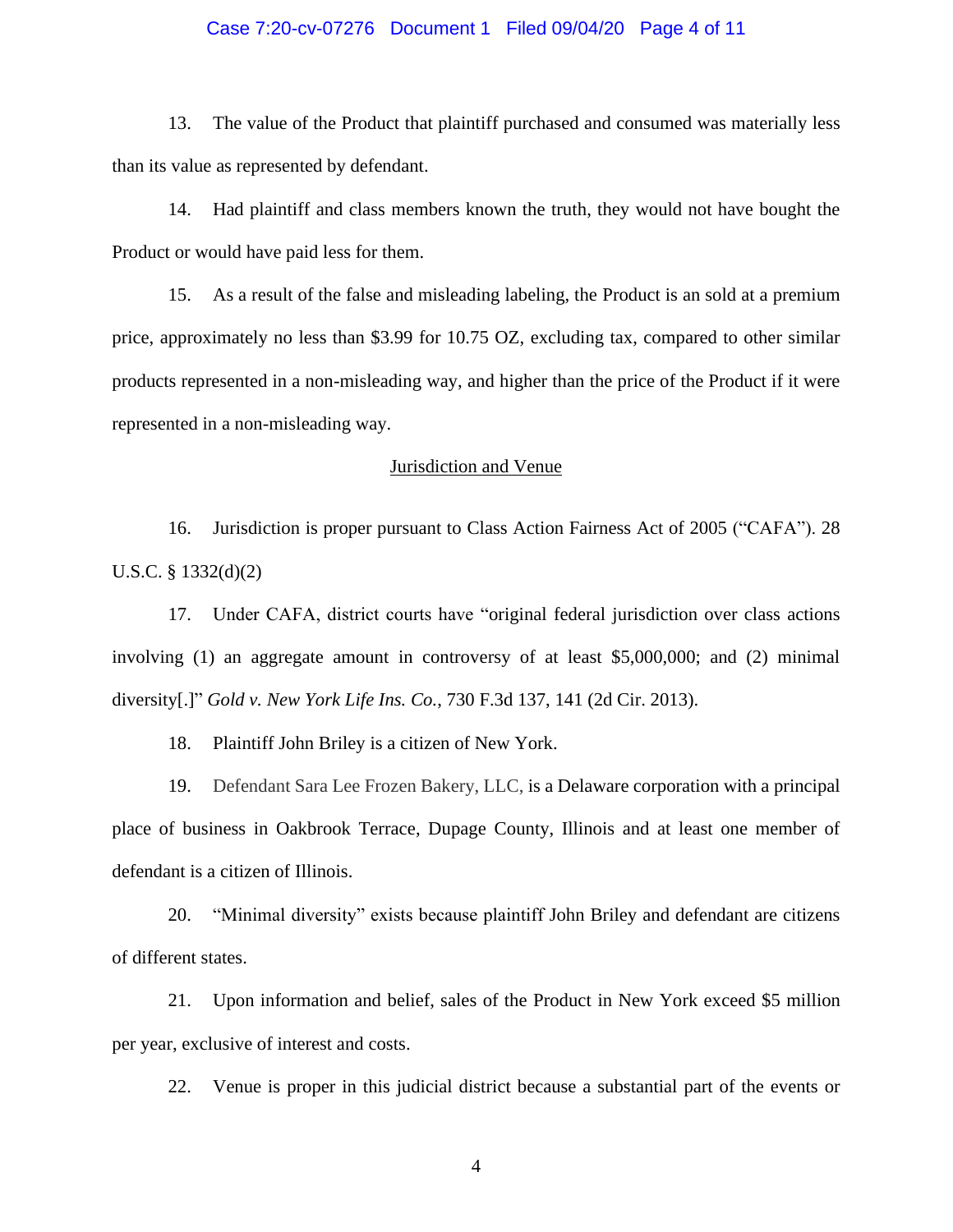#### Case 7:20-cv-07276 Document 1 Filed 09/04/20 Page 5 of 11

omissions giving rise to the claim occurred in this District, *viz*, the decision of plaintiff to purchase the Product and the misleading representations and/or their recognition as such.

23. This court has personal jurisdiction over defendant because it conducts and transacts business, contracts to supply and supplies goods within New York.

#### Parties

24. Plaintiff is a citizen of Carmel Hamlet, Putnam County, New York.

25. Defendant Sara Lee Frozen Bakery, LLC is a Delaware limited liability company with a principal place of business in Oakbrook Terrace, Illinois, Dupage County and members who are citizens of states other than New York, such as Illinois.

26. During the relevant statutes of limitations, plaintiff purchased the Product within his district and/or State for personal and household consumption and/or use in reliance on the representations of the Product.

27. Plaintiff John Briley purchased the Product on one or more occasions, during the relevant period, at stores including but not necessarily limited to, ShopRite, 184 NY-52, Carmel Hamlet, NY 10512, in or around June 2019.

28. Plaintiff bought the Product at or exceeding the above-referenced prices because he liked the product for its intended use, expected it to contain only butter as a shortening ingredient due to the product name, coupled with the yellowish color of the food in the label image.

29. Plaintiff was deceived by and relied upon the Product's deceptive labeling.

30. Plaintiff would not have purchased the Product in the absence of Defendant's misrepresentations and omissions.

31. The Product was worth less than what Plaintiff paid for it and he would not have paid as much absent Defendant's false and misleading statements and omissions.

32. Plaintiff intends to, seeks to, and will purchase the Product again when he can do so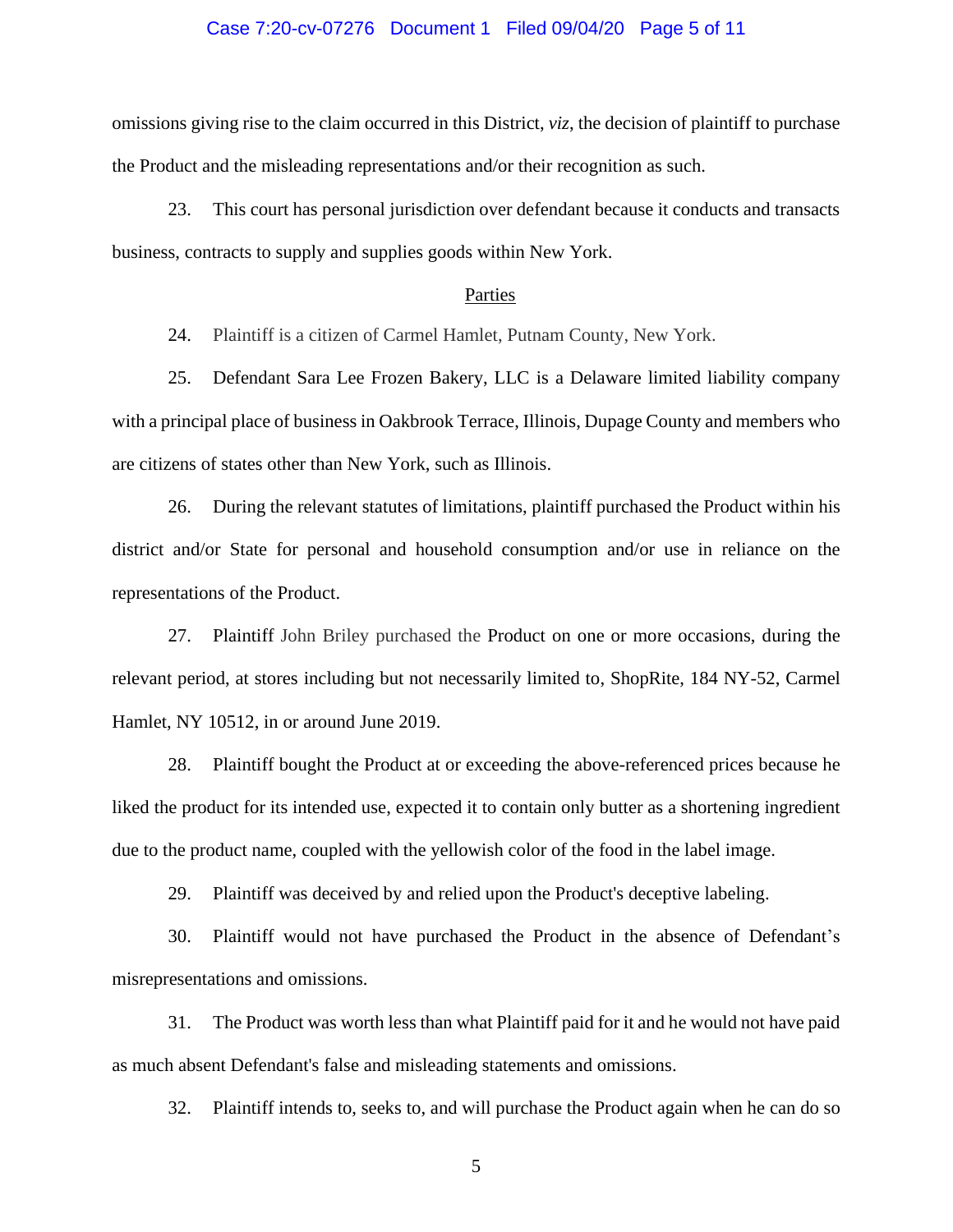#### Case 7:20-cv-07276 Document 1 Filed 09/04/20 Page 6 of 11

with the assurance that Product's labels are consistent with the Product's components.

#### Class Allegations

33. The class will consist of all purchasers of the Product who reside in New York during the applicable statutes of limitations.

34. Plaintiff will seek class-wide injunctive relief based on Rule 23(b) in addition to monetary relief class.

35. Common questions of law or fact predominate and include whether defendant's representations were and are misleading and if plaintiff and class members are entitled to damages.

36. Plaintiff's claims and basis for relief are typical to other members because all were subjected to the same unfair and deceptive representations and actions.

37. Plaintiff is an adequate representatives because his interests do not conflict with other members.

38. No individual inquiry is necessary since the focus is only on defendant's practices and the class is definable and ascertainable.

39. Individual actions would risk inconsistent results, be repetitive and are impractical to justify, as the claims are modest relative to the scope of the harm.

40. Plaintiff's counsel is competent and experienced in complex class action litigation and intends to protect class members' interests adequately and fairly.

41. Plaintiff seeks class-wide injunctive relief because the practices continue.

## New York General Business Law ("GBL"), §§ 349 & 350 (Consumer Protection Statutes)

42. Plaintiff incorporates by reference all preceding paragraphs.

43. Plaintiff and class members desired to purchase and consume products which were as described and marketed by defendant and expected by reasonable consumers, given the product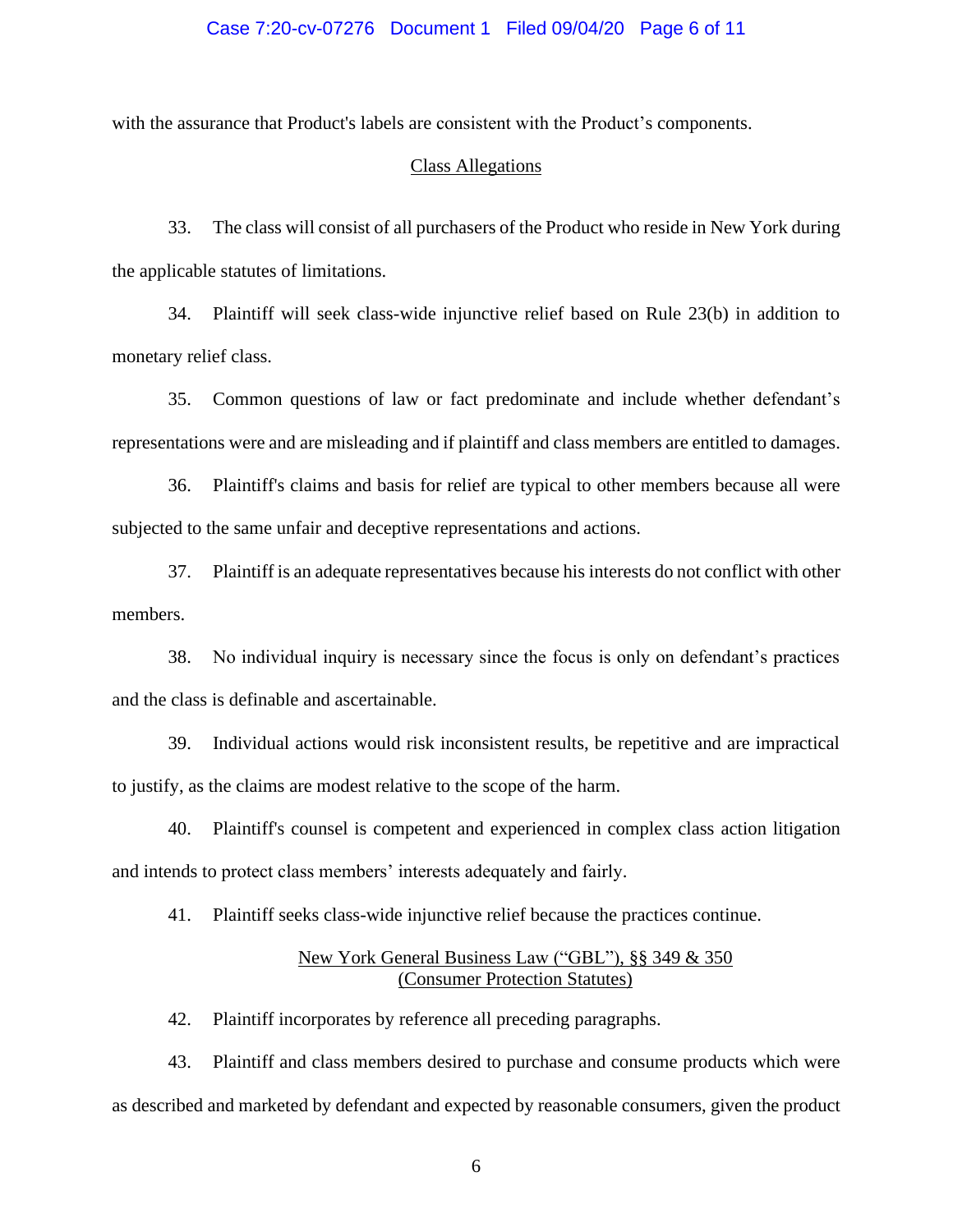#### Case 7:20-cv-07276 Document 1 Filed 09/04/20 Page 7 of 11

type.

44. Defendant's acts and omissions are not unique to the parties and have a broader impact on the public.

45. Defendant misrepresented the substantive, quality, compositional and/or environmental attributes of the Product.

46. Plaintiff relied on the statements, omissions and representations of defendant, and defendant knew or should have known the falsity of same.

47. Plaintiff and class members would not have purchased the Product or paid as much if the true facts had been known, suffering damages.

#### Negligent Misrepresentation

48. Plaintiff incorporates by reference all preceding paragraphs.

49. Defendant misrepresented the substantive, quality, compositional and/or environmental attributes of the Product.

50. Defendant had a duty to disclose and/or provide non-deceptive marketing of the Product and knew or should have known same were false or misleading.

51. This duty is based on defendant's position as an entity which has held itself out as having special knowledge and experience in the production, service and/or sale of the product type.

52. The representations took advantage of consumers' cognitive shortcuts made at the point-of-sale and their trust in defendant, a well-known and respected brand or entity in this sector.

53. Plaintiff and class members reasonably and justifiably relied on these negligent misrepresentations and omissions, which served to induce and did induce, the purchase of the Product.

54. Plaintiff and class members would not have purchased the Product or paid as much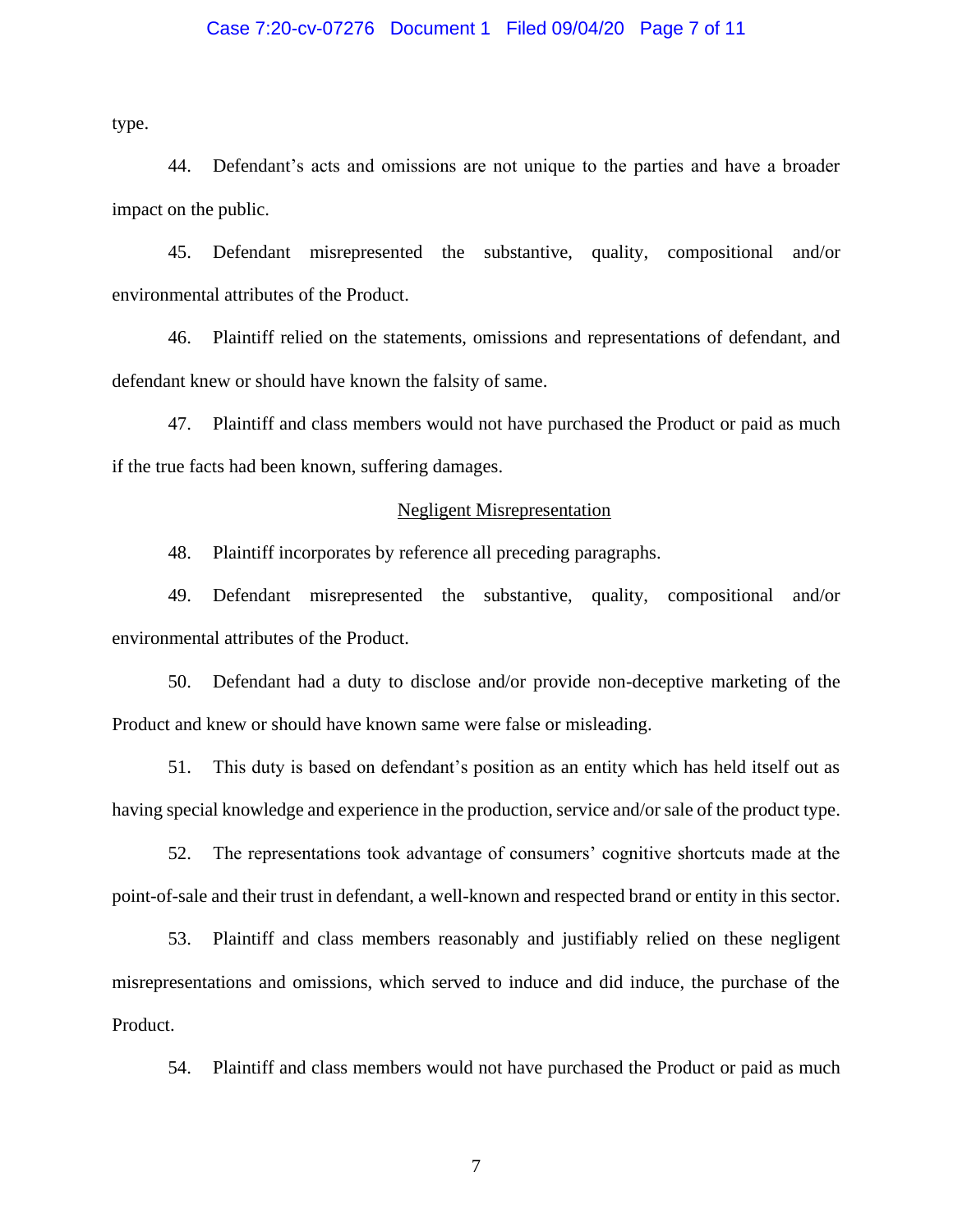#### Case 7:20-cv-07276 Document 1 Filed 09/04/20 Page 8 of 11

if the true facts had been known, suffering damages.

## Breaches of Express Warranty, Implied Warranty of Merchantability and Magnuson Moss Warranty Act, 15 U.S.C. §§ 2301, *et seq*.

55. Plaintiff incorporates by reference all preceding paragraphs.

56. The Product was manufactured, labeled and sold by defendant or at its express directions and instructions, and warranted to plaintiff and class members that they possessed substantive, quality, compositional and/or environmental which they did not.

57. Defendant had a duty to disclose and/or provide non-deceptive descriptions and marketing of the Product.

58. This duty is based, in part, on defendant's position as one of the most recognized companies in the nation in this sector.

59. Plaintiff provided or will provide notice to defendant, its agents, representatives, retailers and their employees.

60. Defendant received notice and should have been aware of these misrepresentations due to numerous complaints by consumers to its main office over the past several years regarding the Product, of the type described here.

61. The Product did not conform to its affirmations of fact and promises due to defendant's actions and were not merchantable.

62. Plaintiff and class members would not have purchased the Product or paid as much if the true facts had been known, suffering damages.

#### Fraud

63. Plaintiff incorporates by reference all preceding paragraphs.

64. Defendant misrepresented the substantive, quality, compositional and/or environmental attributes of the Product.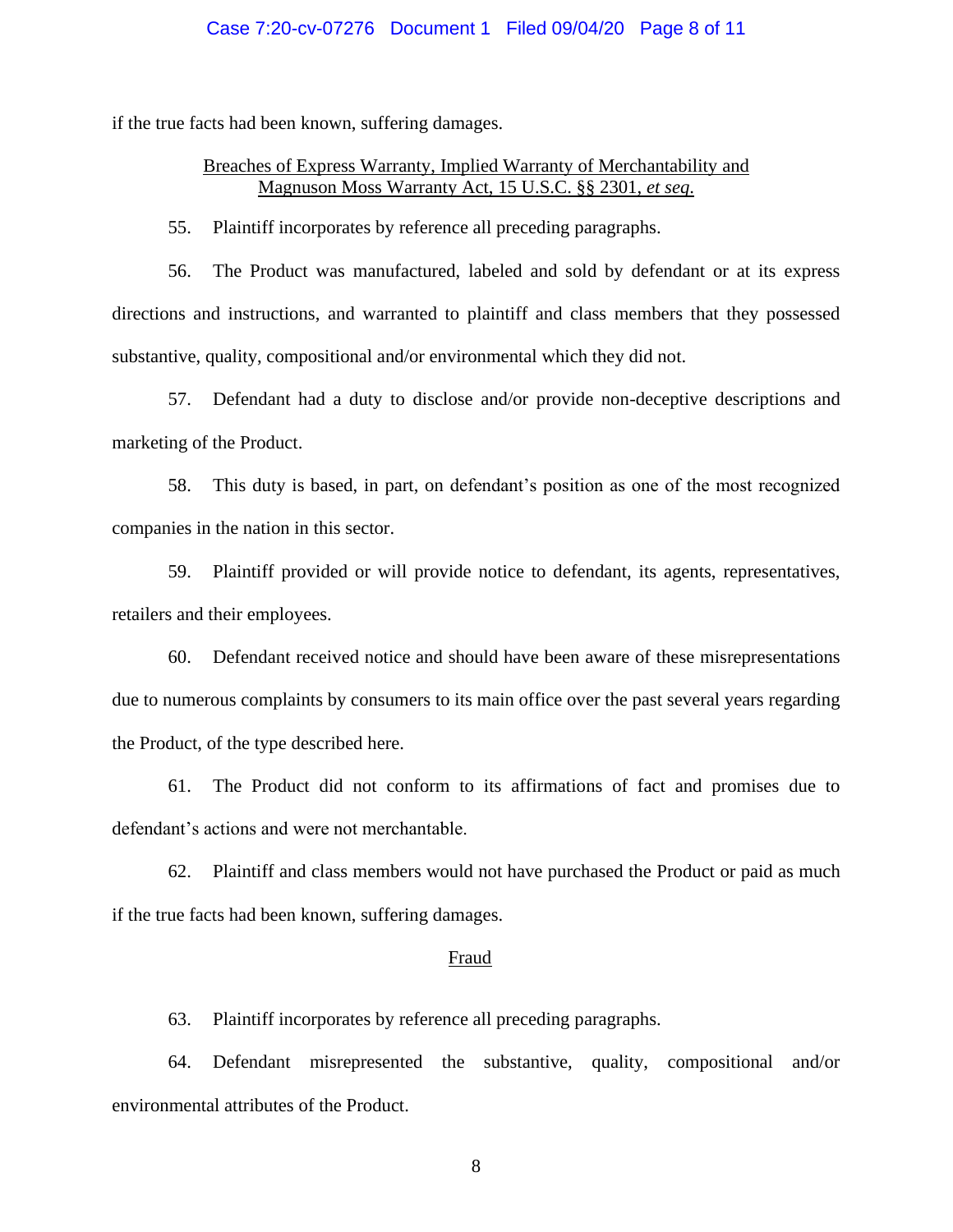#### Case 7:20-cv-07276 Document 1 Filed 09/04/20 Page 9 of 11

65. Defendant's fraudulent intent is evinced by its failure to accurately identify the Product on the front label and ingredient list, when it knew its statements were neither true nor accurate and misled consumers.

66. Plaintiff and class members would not have purchased the Product or paid as much if the true facts had been known, suffering damages.

#### Unjust Enrichment

67. Plaintiff incorporates by reference all preceding paragraphs.

68. Defendant obtained benefits and monies because the Product was not as represented and expected, to the detriment and impoverishment of plaintiff and class members, who seek restitution and disgorgement of inequitably obtained profits.

### Jury Demand and Prayer for Relief

Plaintiff demands a jury trial on all issues.

**WHEREFORE**, Plaintiff prays for judgment:

- 1. Declaring this a proper class action, certifying plaintiff as representative and the undersigned as counsel for the class;
- 2. Entering preliminary and permanent injunctive relief by directing defendant to correct the challenged practices to comply with the law;
- 3. Injunctive relief to remove, correct and/or refrain from the challenged practices and representations, and restitution and disgorgement for members of the class pursuant to the applicable laws;
- 4. Awarding monetary damages and interest pursuant to the common law and other statutory claims;
- 5. Awarding costs and expenses, including reasonable fees for plaintiff's attorneys and experts; and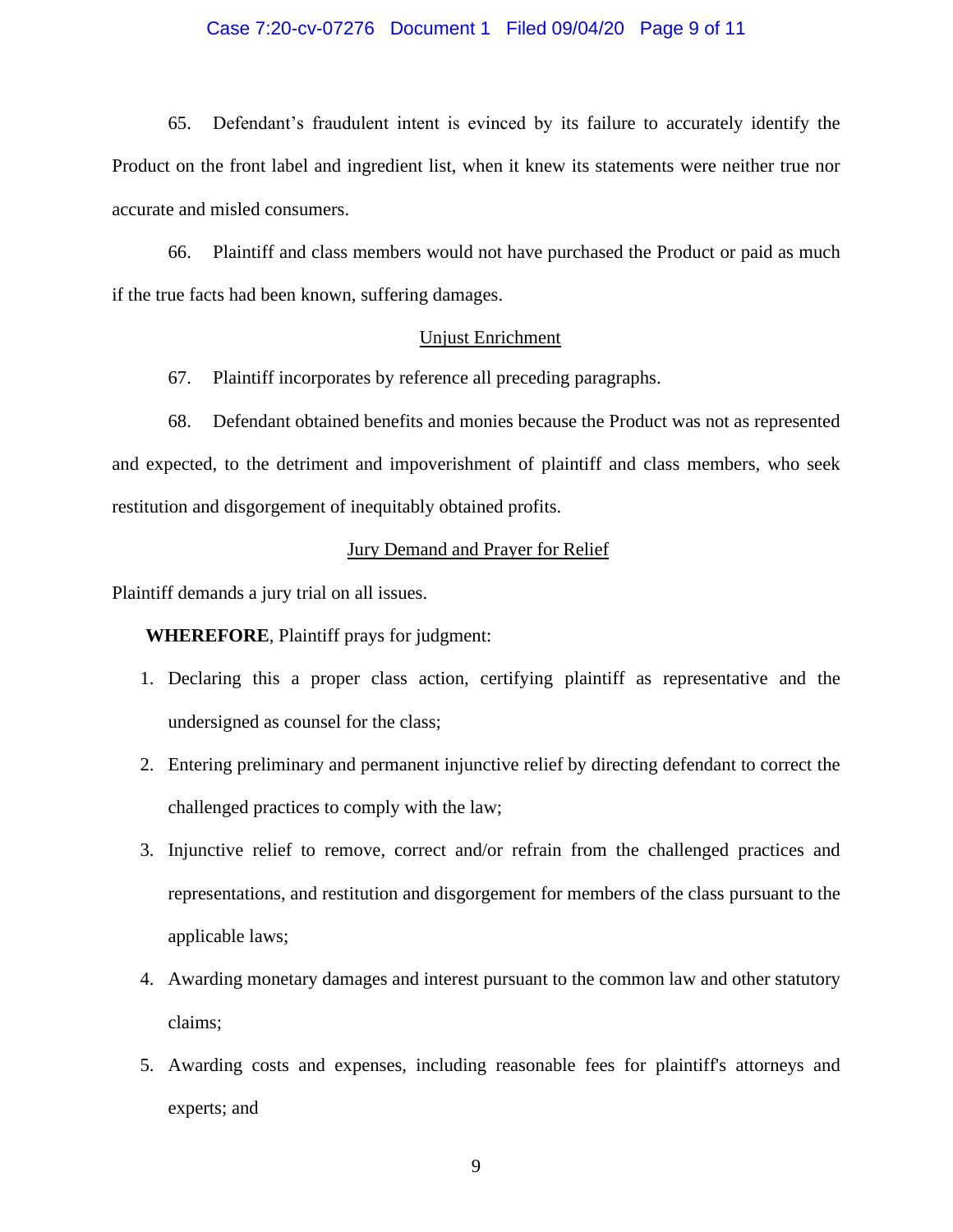# Case 7:20-cv-07276 Document 1 Filed 09/04/20 Page 10 of 11

6. Other and further relief as the Court deems just and proper.

Dated: September 4, 2020

Respectfully submitted,

Sheehan & Associates, P.C. /s/Spencer Sheehan Spencer Sheehan 60 Cuttermill Rd Ste 409 Great Neck NY 11021-3104 Tel: (516) 303-0552 Fax: (516) 234-7800 *spencer@spencersheehan.com* E.D.N.Y. # SS-8533 S.D.N.Y. # SS-2056